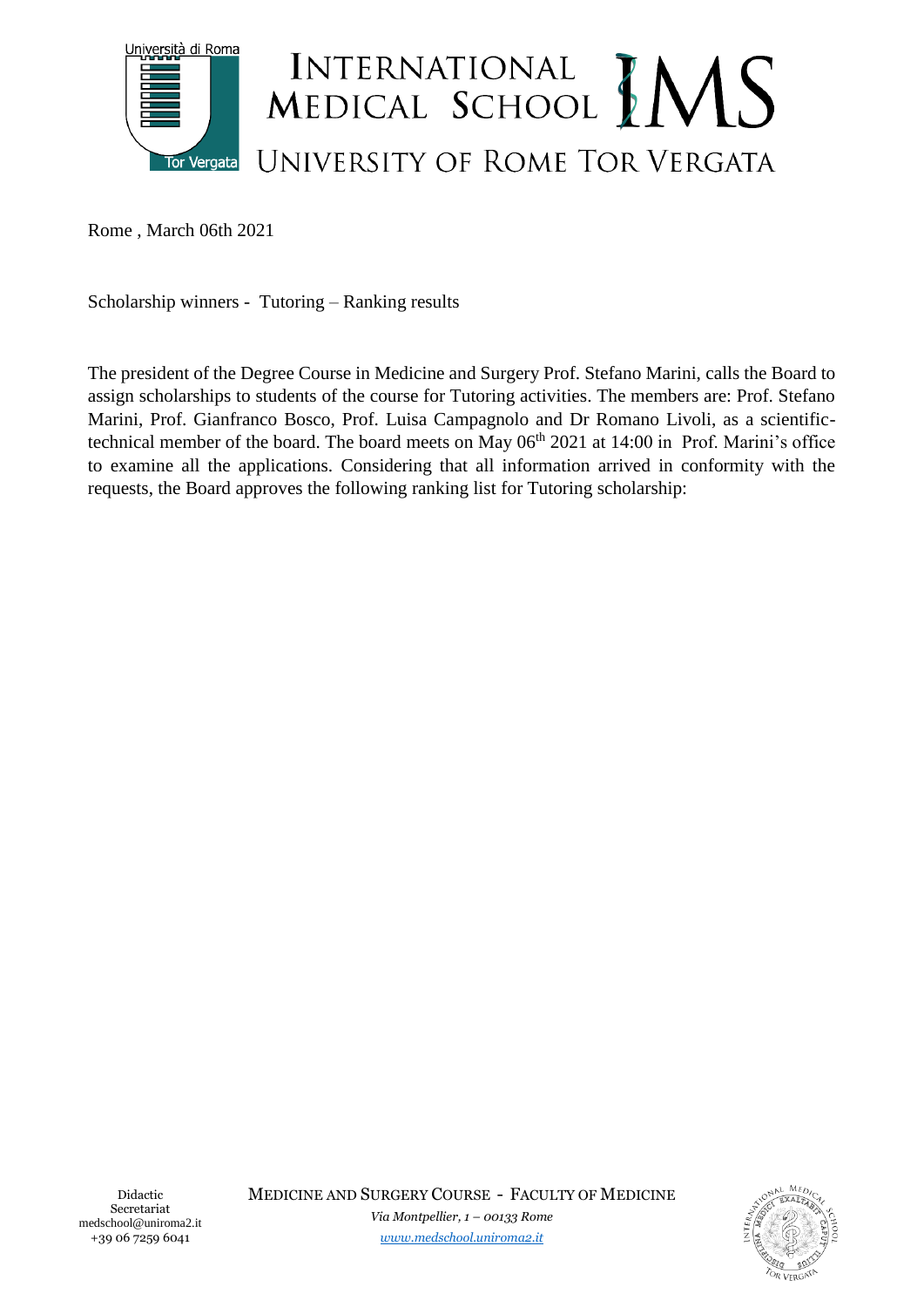

Ranking list for Tutoring scholarship:

| Physics and Statistics,                  |
|------------------------------------------|
| Tammaro Alberto.                         |
| Chemistry and Introductory Biochemistry, |
| Matteo Manzi,                            |
| Human Anatomy I,                         |
| Simonelli Anna,                          |
| Applied Biology and Genetics,            |
| <b>Buccolini Aurora</b>                  |
| Histology,                               |
| Giorgi Silvia                            |
| Biochemistry and Molecular Biology,      |
| Giusti Marina                            |
| Human Anatomy II,                        |
| Conti Nora                               |
| Immunology and Immunopathology,          |
| Dall'Ara Carolina                        |
| Physiology,                              |
| Salaleh Hadi                             |
| Microbiology,                            |
|                                          |

*[www.medschool.uniroma2.it](http://www.medschool.uniroma2.it/)*

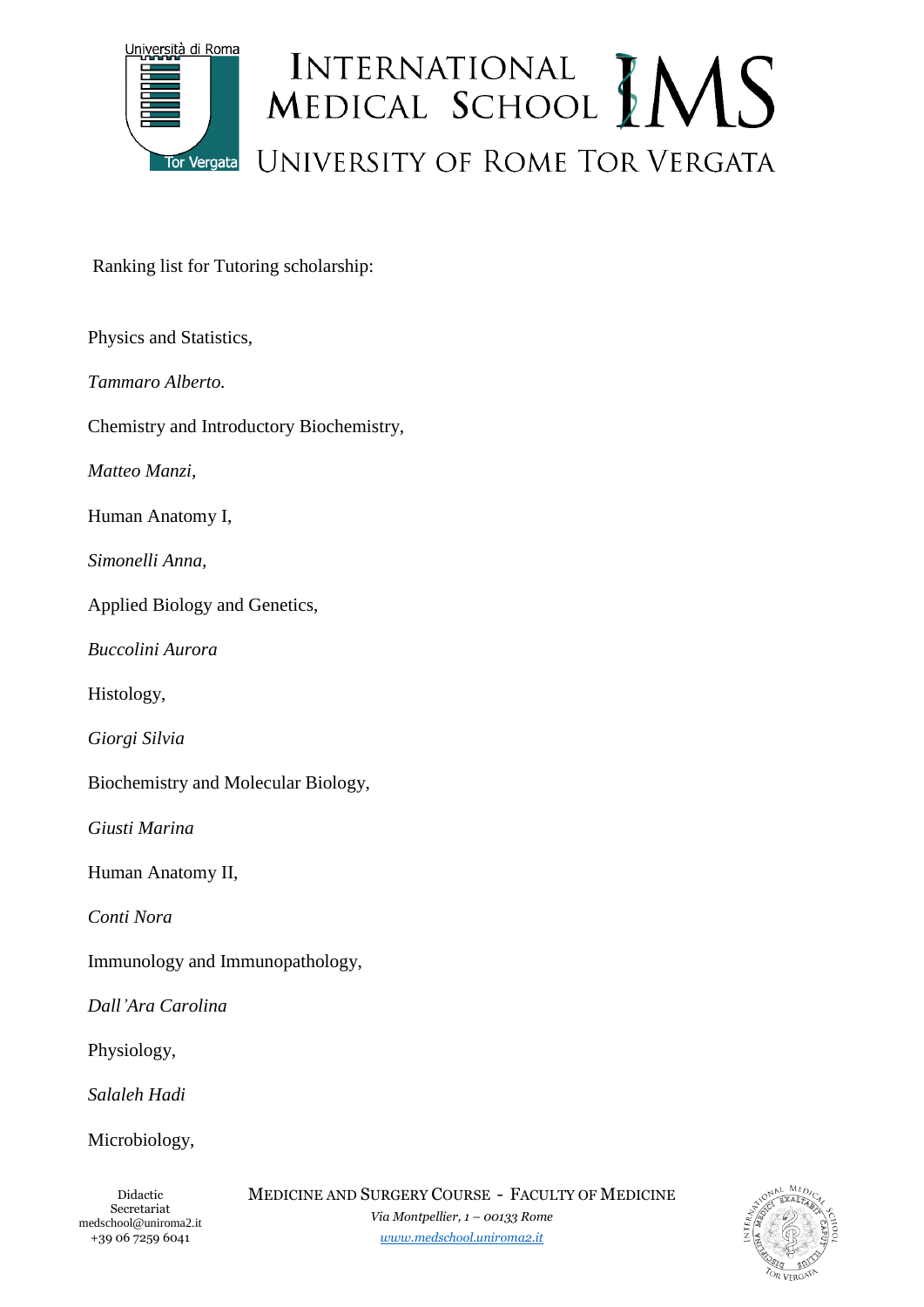

## INTERNATIONAL MEDICAL SCHOOL MENS UNIVERSITY OF ROME TOR VERGATA

| Franchetti Serena        |
|--------------------------|
| General Patohology I,    |
| Vinchesi Elena           |
| General Pathology II,    |
| Salvagno Sara            |
| Laboratory Medicine,     |
| Esposito Vincenza        |
| Clinical Symptomatology, |
| Martini Matteo           |
| Human Sciences,          |
| Picardo Giulia           |
| Systemic Pathology I,    |
| Sbardella Alice          |
| Web support              |
| Mura Maira               |

It is possible to request instance of revision within 10 days from the publication of the ranking list, specifying clearly, which type of scholarship you refer to, by writing to [medschool@uniroma2.it.](mailto:medschool@uniroma2.it)

If the winner does not accept then list will shift to the following student.

The session ends at 15 – May 06th 2021.

The Evaluation Board